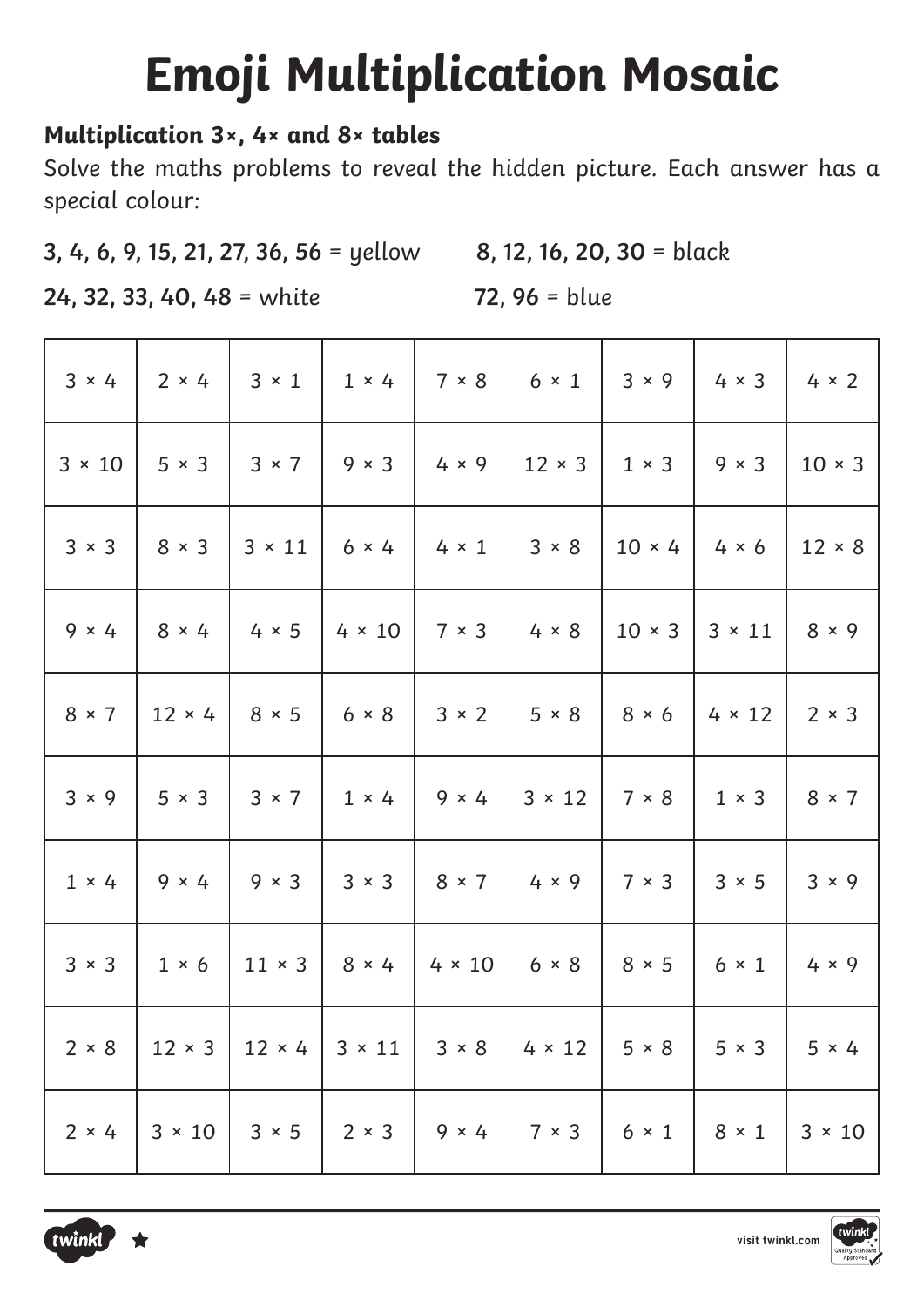### Emoji Multiplication Mosaic **Answers**

**3, 4, 6, 9, 15, 21, 27, 36, 56** = yellow **8, 12, 16, 20, 30** = black

**24, 32, 33, 40, 48** = white **72, 96** = blue

| $3 \times 4$  | $2 \times 4$                |                             | $3 \times 1$ 1 $\times$ 4                                                                               | $7 \times 8$                           | $6 \times 1$               | $3 \times 9$  | $4 \times 3$              | $4 \times 2$  |
|---------------|-----------------------------|-----------------------------|---------------------------------------------------------------------------------------------------------|----------------------------------------|----------------------------|---------------|---------------------------|---------------|
| $3 \times 10$ |                             |                             | 5 × 3   3 × 7   9 × 3   4 × 9   12 × 3   1 × 3                                                          |                                        |                            |               | $9 \times 3$              | $10 \times 3$ |
| $3 \times 3$  | $8 \times 3$                | $3 \times 11$               | $6 \times 4$                                                                                            | $4 \times 1$                           | $3 \times 8$               | $10 \times 4$ | $4 \times 6$              | $12 \times 8$ |
| $9 \times 4$  | $8 \times 4$                | $4 \times 5$                | $4 \times 10$ 7 $\times$ 3 4 $\times$ 8                                                                 |                                        |                            | $10 \times 3$ | $3 \times 11$             | $8 \times 9$  |
| $8 \times 7$  | $12 \times 4$               | $8 \times 5$                |                                                                                                         | $6 \times 8$ 3 $\times 2$ 5 $\times 8$ |                            | $8 \times 6$  | $4 \times 12$             | $2 \times 3$  |
|               |                             |                             | $3 \times 9$   $5 \times 3$   $3 \times 7$   $1 \times 4$   $9 \times 4$   $3 \times 12$   $7 \times 8$ |                                        |                            |               | $1 \times 3$ 8 $\times$ 7 |               |
| $1 \times 4$  |                             |                             | $9 \times 4$ 9 $\times 3$ 3 $\times 3$ 8 $\times 7$ 4 $\times 9$                                        |                                        |                            | $7 \times 3$  | $3 \times 5$ 3 $\times$ 9 |               |
|               | $3 \times 3$   $1 \times 6$ | $11 \times 3$               | $8 \times 4$                                                                                            | $4 \times 10$ 6 $\times$ 8             |                            | $8 \times 5$  | $6 \times 1$ 4 $\times$ 9 |               |
| $2 \times 8$  |                             | $12 \times 3$ 12 $\times$ 4 | $3 \times 11$   $3 \times 8$                                                                            |                                        | $4 \times 12$ 5 $\times$ 8 |               | $5 \times 3$              | $5 \times 4$  |
|               | $2 \times 4$ 3 × 10         |                             | $3 \times 5$ 2 $\times 3$ 9 $\times 4$ 7 $\times 3$ 6 $\times 1$                                        |                                        |                            |               | $8 \times 1$              | $3 \times 10$ |

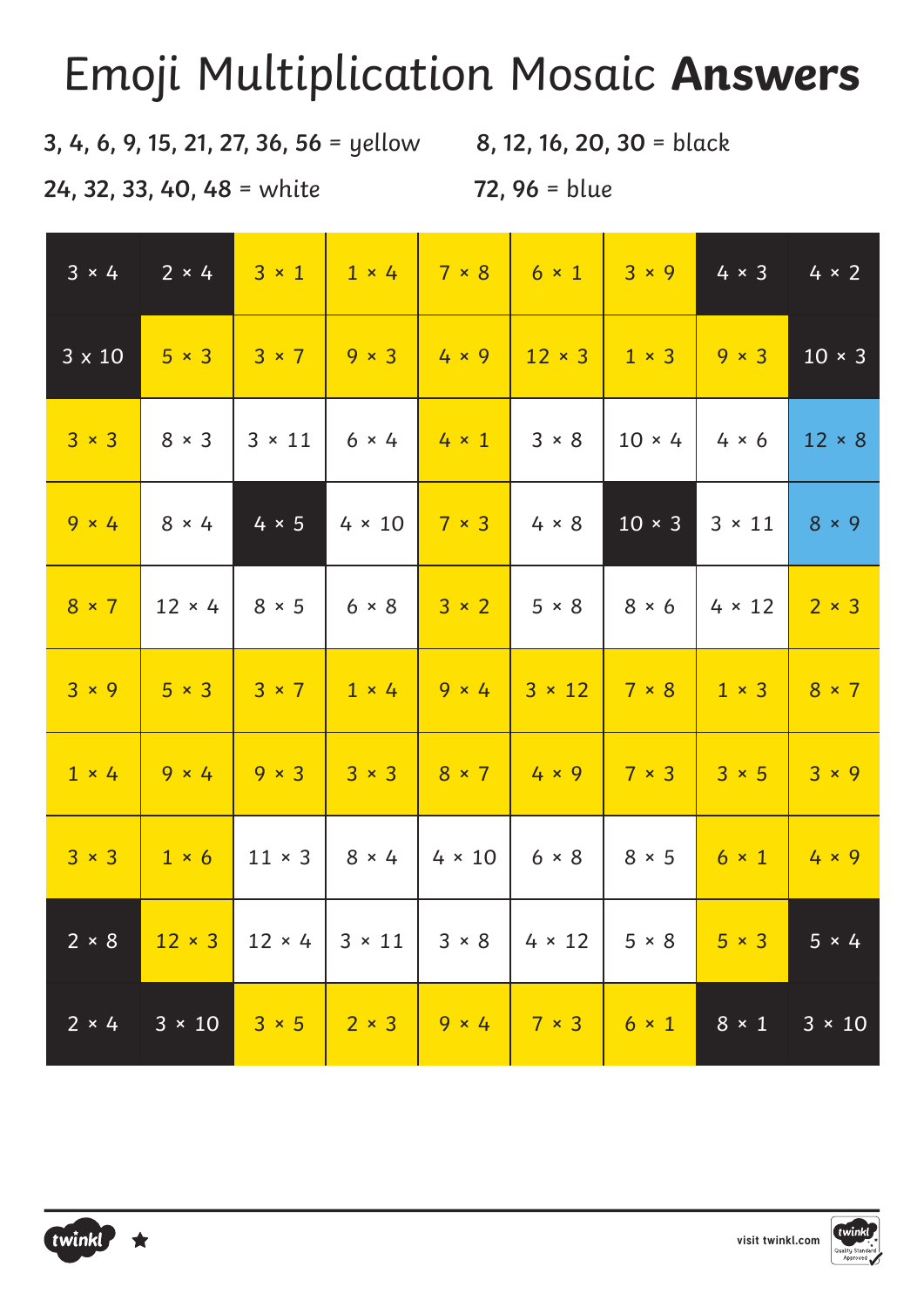# **Emoji Multiplication Mosaic**

#### **Multiplication 3×, 4×, 6×, 7× and 8× tables**

Solve the maths problems to reveal the hidden picture. Each answer has a special colour:

**8, 20, 21, 30, 35, 40, 60, 66, 77** = yellow **6, 12, 33, 48, 54, 63** = black

**7, 15, 27, 36, 44, 56, 96** = white **14, 16, 18, 28, 42, 84** = pink

|               |               |               |                                                                                                                            |                                          | $3 \times 2$   4 $\times$ 3   7 $\times$ 3   10 $\times$ 3   3 $\times$ 20   2 $\times$ 4   5 $\times$ 4   16 $\times$ 3                  | $3 \times 18$ |
|---------------|---------------|---------------|----------------------------------------------------------------------------------------------------------------------------|------------------------------------------|-------------------------------------------------------------------------------------------------------------------------------------------|---------------|
|               |               |               | $3 \times 11$   4 $\times$ 10   15 $\times$ 4   6 $\times$ 5   10 $\times$ 6   7 $\times$ 5   8 $\times$ 5   11 $\times$ 6 |                                          |                                                                                                                                           | $4 \times 12$ |
|               |               |               | $7 \times 11$   $3 \times 5$   $9 \times 3$   $12 \times 3$   $3 \times 7$   $5 \times 3$   $3 \times 9$                   |                                          | $3 \times 12$                                                                                                                             | $3 \times 10$ |
|               |               |               |                                                                                                                            |                                          | $3 \times 20$   32 × 3   9 × 7   4 × 9   4 × 2   3 × 32   6 × 9   4 × 9                                                                   | $4 \times 5$  |
| $4 \times 10$ | $11 \times 4$ | $14 \times 4$ | $6 \times 6$                                                                                                               | $4 \times 15$ $4 \times 11$ 7 $\times$ 8 | $8 \times 12$                                                                                                                             | $5 \times 6$  |
|               |               |               |                                                                                                                            |                                          | $6 \times 3$   14 $\times$ 3   6 $\times$ 10   5 $\times$ 7   5 $\times$ 8   6 $\times$ 11   11 $\times$ 7   12 $\times$ 7   4 $\times$ 7 |               |
|               |               |               |                                                                                                                            |                                          | $4 \times 4$   $8 \times 2$   $10 \times 4$   $2 \times 4$   $7 \times 3$   $3 \times 20$   $6 \times 5$   $21 \times 4$   $6 \times 14$  |               |
|               |               |               |                                                                                                                            |                                          | $10 \times 3$   $7 \times 5$   $5 \times 8$   $2 \times 6$   $12 \times 4$   $21 \times 3$   $6 \times 10$   $3 \times 10$   $5 \times 6$ |               |
|               |               |               |                                                                                                                            |                                          | $6 \times 1$   10 × 6   4 × 2   15 × 4   3 × 20   4 × 5   4 × 15   3 × 7   16 × 3                                                         |               |
|               |               |               |                                                                                                                            |                                          | $2 \times 6$   $3 \times 21$   $11 \times 6$   $5 \times 8$   $10 \times 6$   $6 \times 11$   $4 \times 2$   $11 \times 3$   $6 \times 2$ |               |



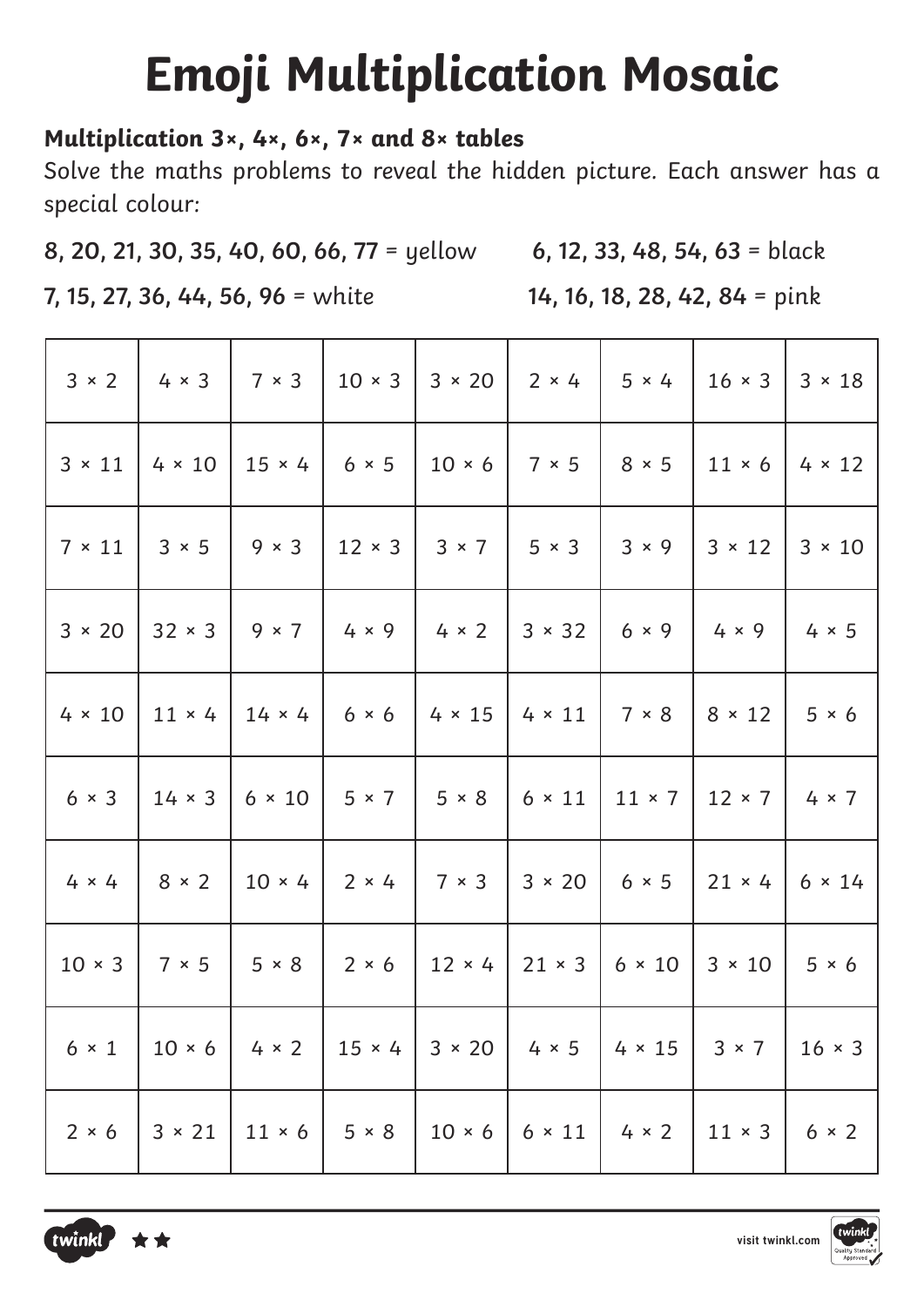### Emoji Multiplication Mosaic **Answers**

**8, 20, 21, 30, 35, 40, 60, 66, 77** = yellow **6, 12, 33, 48, 54, 63** = black

**7, 15, 27, 36, 44, 56, 96** = white **16, 18, 28, 42, 84** = pink

| $3 \times 2$  | $4 \times 3$  | $7 \times 3$  | $10 \times 3$                               | $3 \times 20$                                         | $2 \times 4$               | $5 \times 4$               | $16 \times 3$ | $3 \times 18$ |
|---------------|---------------|---------------|---------------------------------------------|-------------------------------------------------------|----------------------------|----------------------------|---------------|---------------|
| $3 \times 11$ | $4 \times 10$ | $15 \times 4$ | $6 \times 5$                                | $10 \times 6$ 7 $\times$ 5                            |                            | $8 \times 5$               | $11 \times 6$ | $4 \times 12$ |
| $7 \times 11$ | $3 \times 5$  | $9 \times 3$  | $12 \times 3$                               | $3 \times 7$                                          | $5 \times 3$               | $3 \times 9$               | $3 \times 12$ | $3 \times 10$ |
| $3 \times 20$ | $32 \times 3$ | $9 \times 7$  | $4 \times 9$                                | $4 \times 2$ 3 $\times$ 32                            |                            | $6 \times 9$               | $4 \times 9$  | $4 \times 5$  |
| $4 \times 10$ | $11 \times 4$ | $14 \times 4$ | $6 \times 6$                                | $4 \times 15$                                         | $\vert 4 \times 11 \vert$  | 7 × 8                      | $8 \times 12$ | $5 \times 6$  |
| $6 \times 3$  | $14 \times 3$ |               | $6 \times 10$   $5 \times 7$   $5 \times 8$ |                                                       | $6 \times 11$              | $11 \times 7$              | $12 \times 7$ | $4 \times 7$  |
| $4 \times 4$  | $8 \times 2$  |               |                                             | $10 \times 4$ 2 $\times 4$ 7 $\times 3$ 3 $\times 20$ |                            | $6 \times 5$ 21 $\times$ 4 |               | $6 \times 14$ |
| $10 \times 3$ | 7 × 5         | $5 \times 8$  | $2 \times 6$                                | $12 \times 4$                                         | $21 \times 3$              | $6 \times 10$              | $3 \times 10$ | $5 \times 6$  |
| $6 \times 1$  |               |               |                                             | $10 \times 6$ 4 × 2 15 × 4 3 × 20 4 × 5 4 × 15 3 × 7  |                            |                            |               | $16 \times 3$ |
| $2 \times 6$  | $3 \times 21$ |               | $11 \times 6$ 5 $\times$ 8                  | $10 \times 6$                                         | $6 \times 11$ 4 $\times$ 2 |                            | $11 \times 3$ | $6 \times 2$  |



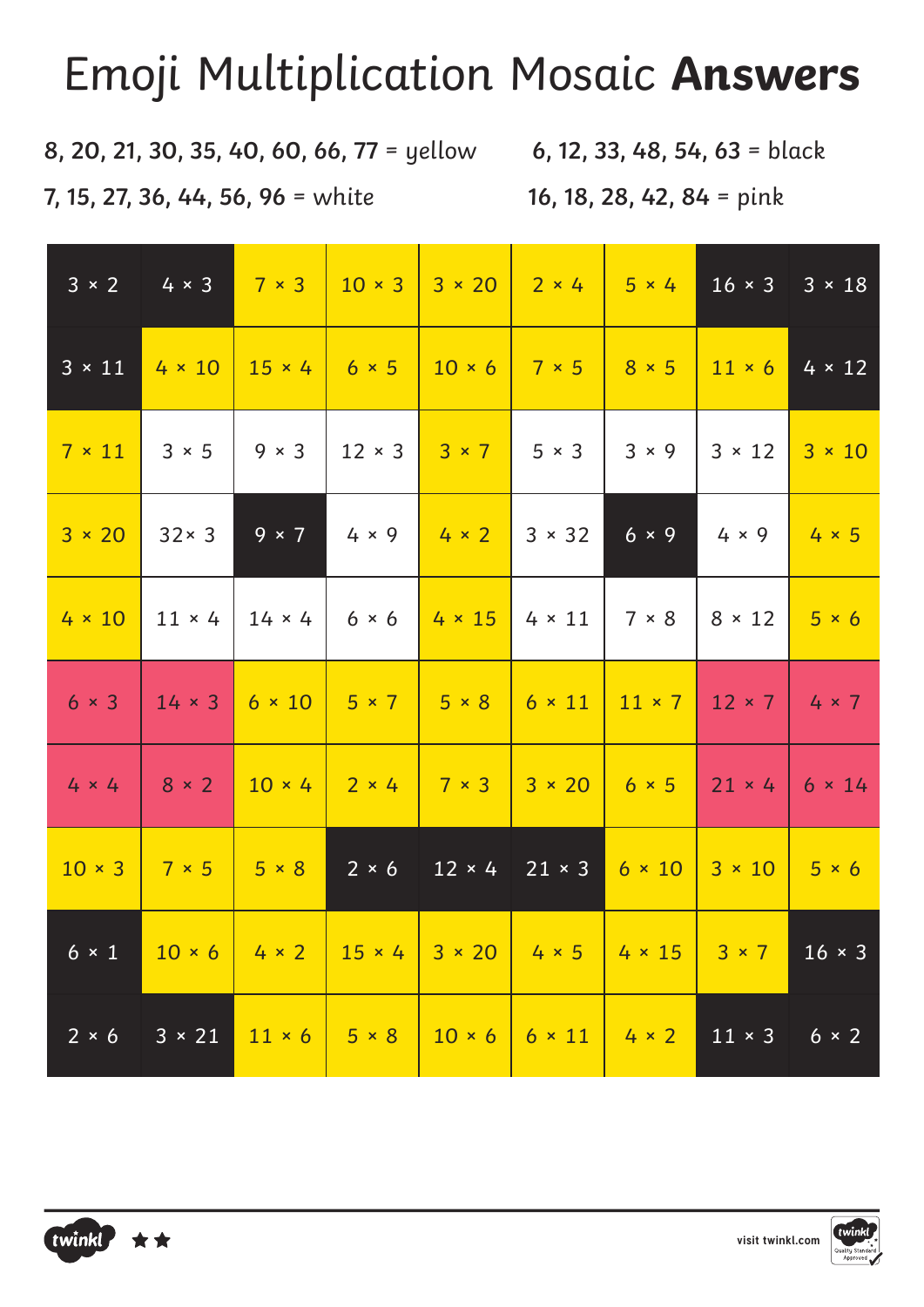# **Emoji Multiplication Mosaic**

#### **Multiplication 3×, 4×, 6×, 7×, 8×, 9×, 11× and 12× tables**

Solve the maths problems to reveal the hidden picture. Each answer has a special colour:

**3, 4, 6, 7, 8, 28, 33, 36, 54, 60, 80, 84, 108, 132** = yellow

**9, 12, 42, 44, 48, 56, 63, 66** = black **88, 90, 96, 144** = red **32, 35, 45, 72** = blue

|               |               |                                                                | $4 \times 3$   14 $\times$ 3   3 $\times$ 11   3 $\times$ 12   9 $\times$ 4   15 $\times$ 4   20 $\times$ 4   16 $\times$ 3 |                                           |               | $3 \times 21$ |
|---------------|---------------|----------------------------------------------------------------|-----------------------------------------------------------------------------------------------------------------------------|-------------------------------------------|---------------|---------------|
| $3 \times 3$  | $21 \times 4$ |                                                                | $4 \times 27$ 33 $\times$ 4 6 $\times$ 6 9 $\times$ 6                                                                       | $6 \times 14$ 6 $\times$ 18               |               | $22 \times 3$ |
| $22 \times 6$ |               |                                                                | $11 \times 4$ 4 $\times$ 12 4 $\times$ 14 7 $\times$ 4 6 $\times$ 7 8 $\times$ 6                                            |                                           | $6 \times 11$ | $12 \times 7$ |
| $9 \times 12$ |               | $5 \times 7$ 5 $\times$ 9                                      | $  5 \times 12   12 \times 11   11 \times 3   8 \times 9  $                                                                 |                                           | $9 \times 5$  | $12 \times 3$ |
|               |               | $4 \times 9$   $4 \times 18$   $4 \times 15$                   | $4 \times 20$   4 $\times$ 21   27 $\times$ 4   4 $\times$ 33   15 $\times$ 3                                               |                                           |               | $6 \times 6$  |
|               |               | $6 \times 9$   $8 \times 4$   14 $\times 6$                    | $18 \times 6$   6 $\times$ 22   4 $\times$ x 7   12 $\times$ 7   9 $\times$ 8                                               |                                           |               | $12 \times 9$ |
| $5 \times 12$ |               | $3 \times 15$   11 $\times$ 12   32 $\times$ 3   3 $\times$ 48 |                                                                                                                             | $8 \times 11$ 3 $\times$ 11 12 $\times$ 6 |               | $12 \times 3$ |
| $6 \times 6$  |               |                                                                |                                                                                                                             |                                           |               | $12 \times 9$ |
|               |               |                                                                | $8 \times 7$   12 $\times$ 3   4 $\times$ 15   4 $\times$ 33   20 $\times$ 4   6 $\times$ 6   12 $\times$ 7   3 $\times$ 12 |                                           |               | $3 \times 14$ |
| $9 \times 7$  |               |                                                                | $3 \times 3$   $5 \times 12$   $9 \times 6$   $14 \times 6$   $9 \times 12$   $12 \times 5$   $3 \times 4$                  |                                           |               | $3 \times 16$ |